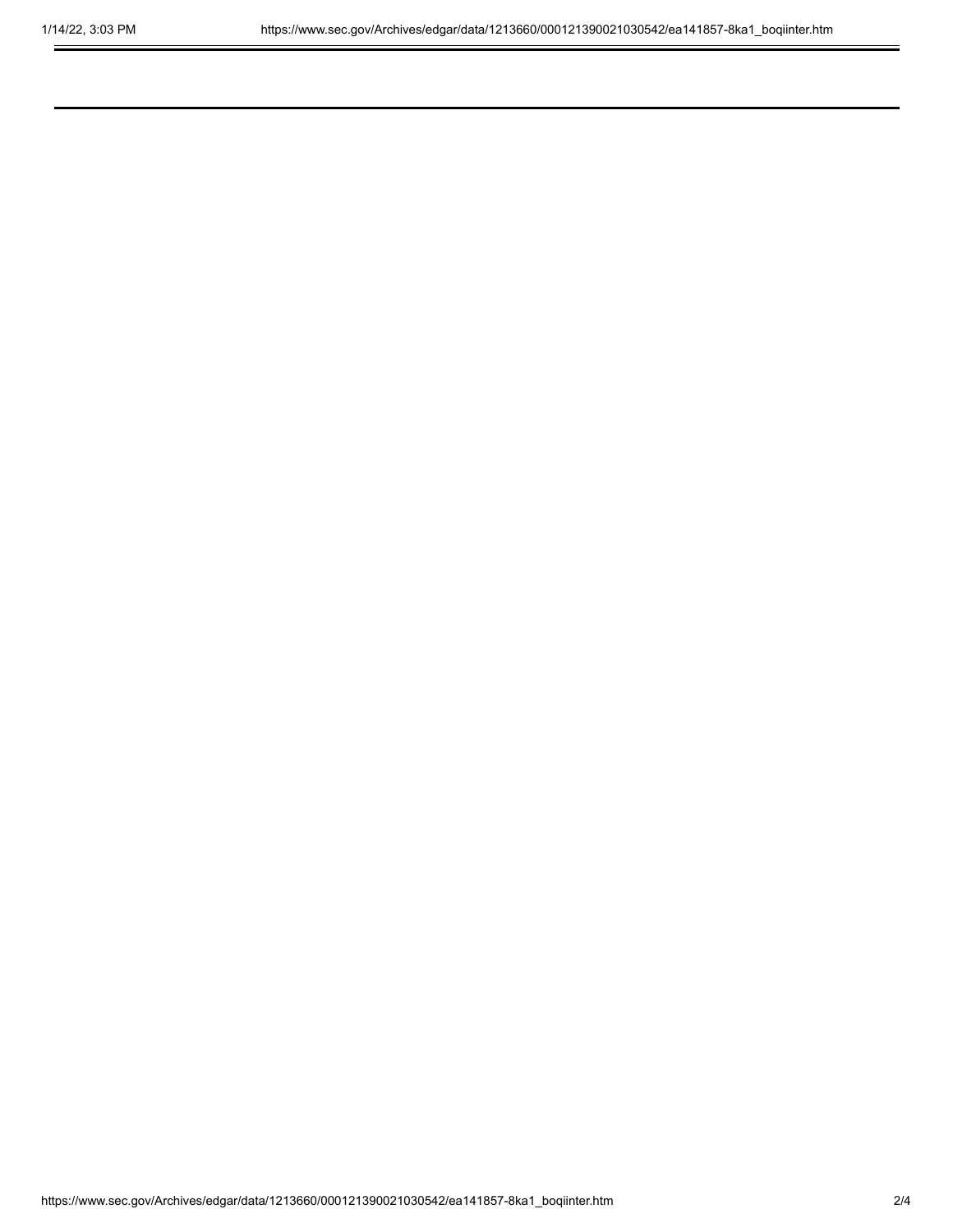# **2.01 Completion of Acquisition or Disposition of Assets**

This Amendment No. 1 to our Current Report on Form 8-K (this "Amendment") is being filed by BOQI International Medical Inc. (the "Company") for the purpose of amending Item 9.01 of that certain Current Report on Form 8-K filed by the Company with the U.S. Securities and Exchange Commission ("SEC") on February 10, 2021 (the "Original Form 8-K") in connection with the February 5, 2021 completion of the acquisition of Chaohu Zhongshan Minimally Invasive Hospital ("Zhongshan"), a private hospital organized under the laws of the People's Republic of China. The Zhongshan acquisition was first announced on December 15, 2020. As indicated in the Original Form 8-K, this Amendment is being filed to provide the financial statements and pro forma financial information required by Items 9.01(a) and (b) of Form 8-K, which were not previously filed with the Original Form 8-K as permitted by the rules of the SEC.

# **Item 9.01 Financial Statements and Exhibits**

#### **(a) Financial Statements of Business Acquired**

The following financial statements of Zhongshan are being filed as exhibits hereto and are incorporated by reference herein:

The audited combined financial statements of Zhongshan as of and for the years ended December 31, 2020 and 2019 are filed as Exhibit 99.1 to this Current Report on Form 8-K/A.

# **(b) Pro Forma Financial Information**

The unaudited pro forma condensed combined statements of operations of the Company as of and for the year ended December 31, 2020, giving effect to the acquisition of Zhongshan, are filed as Exhibit 99.2 to this Current Report on Form 8-K/A.

# **(c) Exhibits**

|      | <b>Exhibit No. Description</b>                                                                                   |
|------|------------------------------------------------------------------------------------------------------------------|
| 99.1 | The audited combined financial statements of Zhongshan as of and for the years ended December 31, 2020 and 2019. |
| 99.2 | The unaudited pro forma condensed combined statements of operations for the year ended December 31, 2020 giving  |
|      | effect to the acquisition of Zhongshan.                                                                          |

# 1